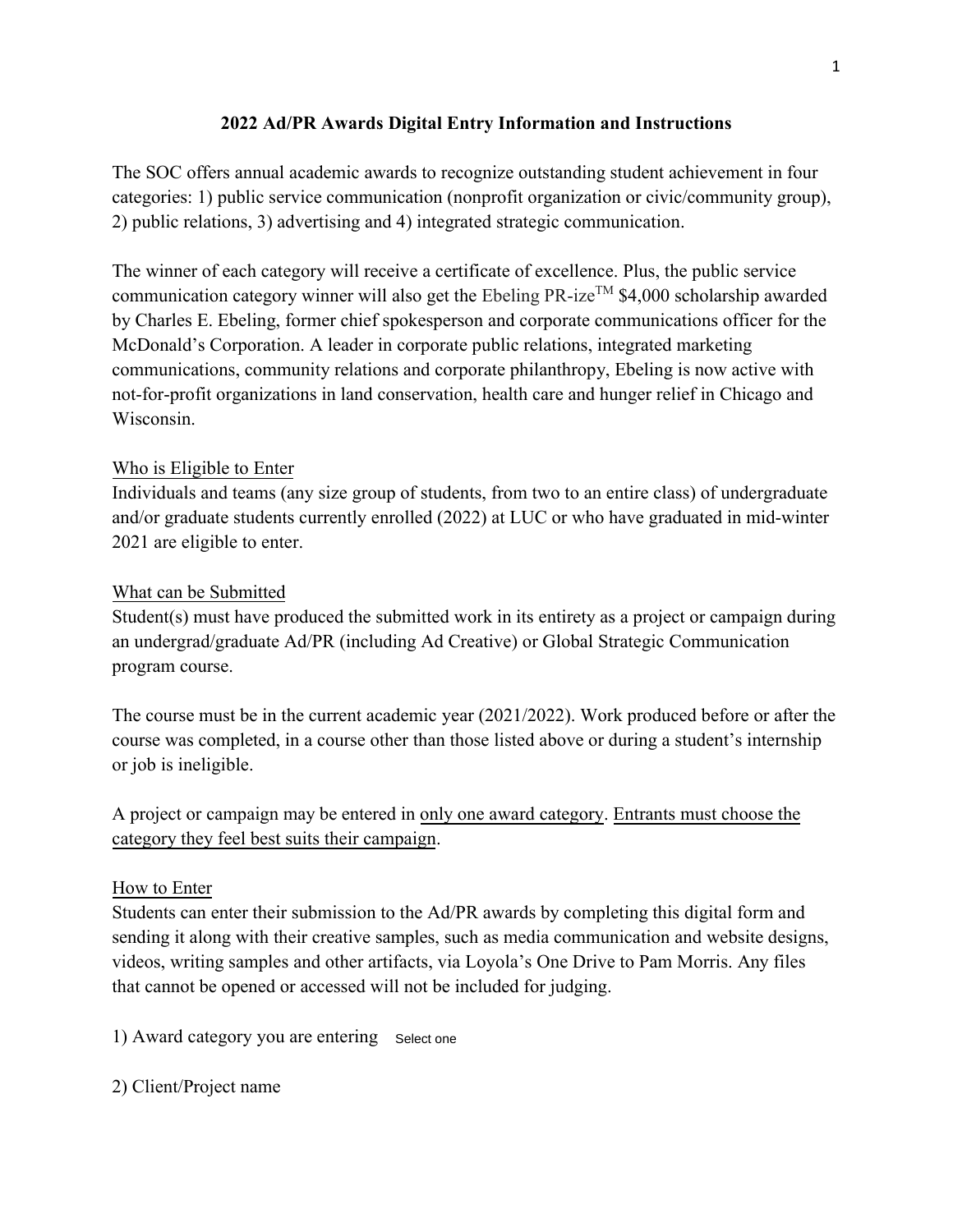- 3) Extent of client contact Select one
- 4) Course number and semester in which the course was taken
- 5) Instructor name
- 6) Name(s) and contact information for the student(s) submitting the entry
- 7) Name and contact information for the client (if applicable)

## Plan Information

1) Situation: Briefly describe the need, issue, problem or opportunity faced by the client.

2) Research and Analysis: Briefly explain the type(s) of primary and/or secondary research conducted (including how and when). Describe what was learned from the research and the analysis of the situation that followed.

# $\vert \textbf{v} \vert$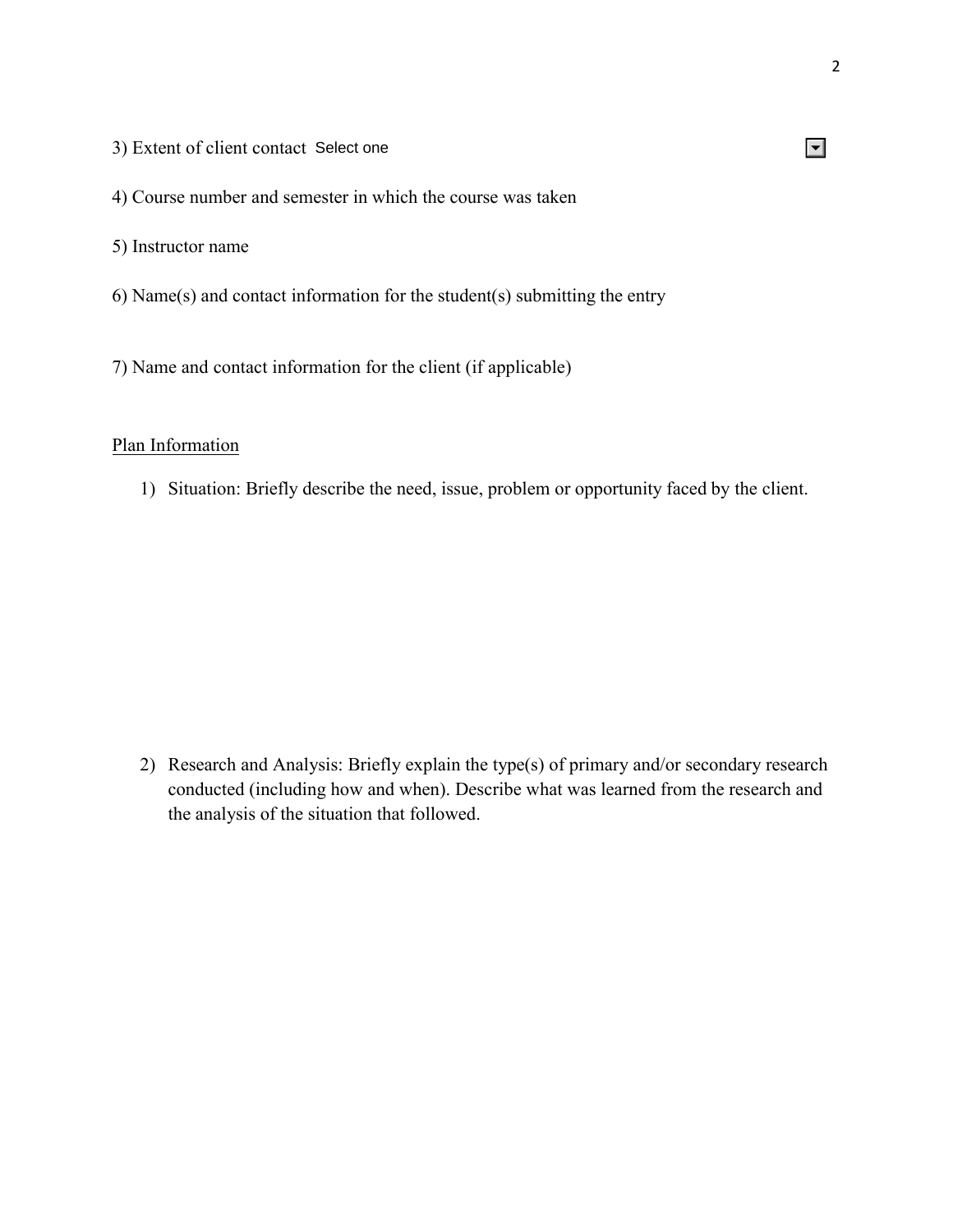- 3) Strategy and Planning: Describe the planning that went into the project or campaign. This could include:
	- What communication objectives were set?
	- What strategies and tactics were developed and why?
	- What key messages (if any) were crafted?
	- What communication materials were created?
	- What were the proposed method(s) to evaluate the project or campaign? What specific results would be measured, how and why?

4) Target Audience: Which target audience(s) was identified and why?

5) Implementation (optional): If the individual or team also implemented the project or campaign during the course, the entry should describe the execution, evaluation and results.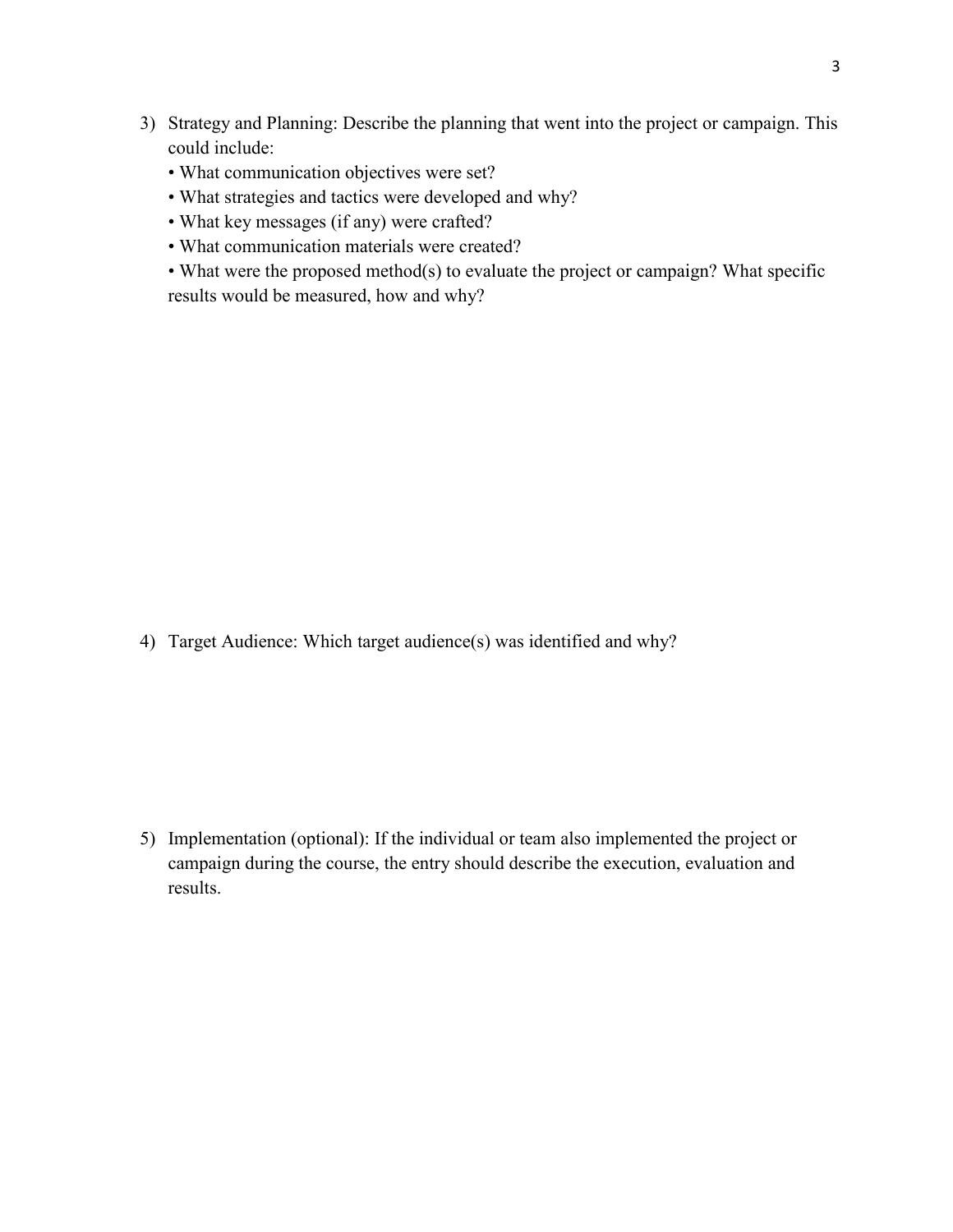#### Judging

Entries will be evaluated for the information requested above by judges comprised of experienced communication professionals/SOC alumni. The following criteria will be evaluated on a 5-point scale.

*Effectiveness:* How likely is the project or campaign to accomplish the client's objective(s)?

*Comprehensiveness:* Does the entry reflect thorough research and planning phases for the project or campaign? If the project was not implemented, does the entry include detailed plans for implementation and evaluation? If the project was implemented, does the entry describe the implementation and evaluation in depth?

*Clarity:* Is the entry clear, well written and easy to follow? Does it flow logically from section to section? Is there a minimum of grammatical and spelling errors?

*Creativity:* How creative and innovative is the project or campaign? Is this a hypothetical campaign with endless possibilities or was a client with particular restrictions involved?

*Practicality:* Is the project or campaign realistic? Could it be implemented successfully with the budget the client has available, within the client's desired time period and with the staff and volunteer resources the client can marshal?

*Completeness:* Does the entry include enough information to show insightful development and the thought process of the campaign and was the cover sheet and all information requested included?

*Ethics*: Does the entry reflect compliance with the professional and ethical standards of such professional communication organizations as the Public Relations Society of America and the American Academy of Advertising?

Plus, Public Service Communication entries will also be evaluated on these attributes:

- Public service dimensions of the campaign showing social responsibility and contribution to the common good.
- Development of public relationships with greater understanding and cooperation between the organization and the community.
- Successful completion of the four phases of the process: Research, Planning, Execution/Implementation and Evaluation (when possible).
- Execution/Implementation and Evaluation (when possible).
- Compliance with the professional and ethical standards of the Public Relations Society of America and the International Association of Business Communicators.